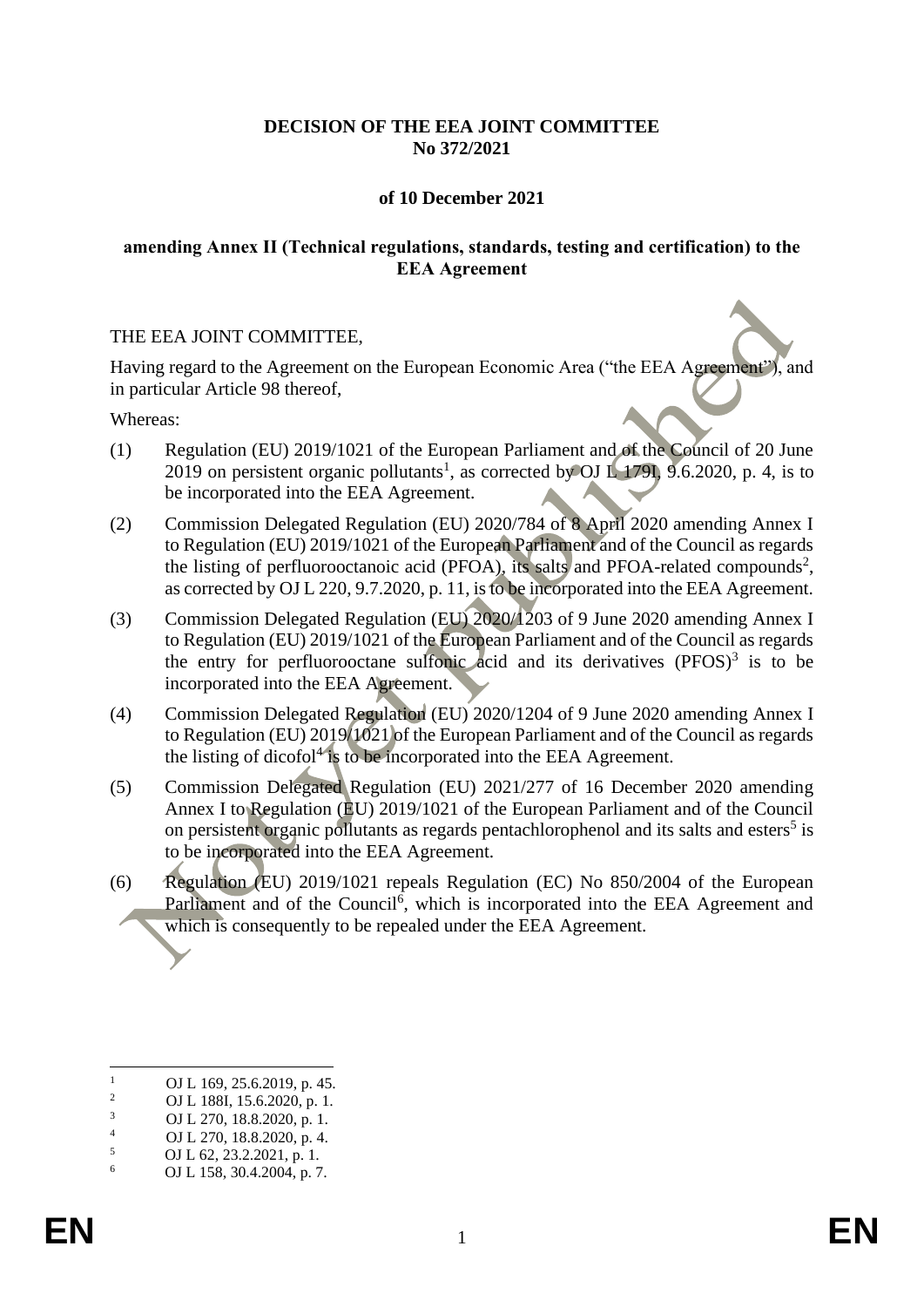- (7) Council Regulations (EC) No  $1195/2006^7$  and (EC) No  $172/2007^8$  and Commission Regulations (EC) No 323/2007<sup>9</sup>, (EC) No 304/2009<sup>10</sup>, (EU) No 756/2010<sup>11</sup>, (EU) No  $757/2010^{12}$ , (EU) No  $519/2012^{13}$ , (EU) No  $1342/2014^{14}$ , (EU)  $2015/2030^{15}$ , (EU) 2016/293<sup>16</sup>, (EU) 2016/460<sup>17</sup> and (EU) 2019/636<sup>18</sup>, which are incorporated into the EEA Agreement, have become obsolete and are consequently to be repealed under the EEA Agreement.
- (8) The incorporation of Regulation (EU) 2019/1021 into the EEA Agreement is without prejudice to the scope of the EEA Agreement as regards third country relations.
- (9) Annex II to the EEA Agreement should therefore be amended accordingly,

HAS ADOPTED THIS DECISION:

#### *Article 1*

The text of point 12w (Regulation (EC) No 850/2004 of the European Parliament and of the Council) of Chapter XV of Annex II to the EEA Agreement is replaced by the following:

'**32019 R 1021**: Regulation (EU) 2019/1021 of the European Parliament and of the Council of 20 June 2019 on persistent organic pollutants (OJ L 169, 25.6.2019, p. 45), as corrected by OJ L 179I, 9.6.2020, p. 4, as amended by:

- **32020 R 0784**: Commission Delegated Regulation (EU) 2020/784 of 8 April 2020 (OJ L 188I, 15.6.2020, p. 1), as corrected by OJ L 220, 9.7.2020, p. 11,
- **32020 R 1203**: Commission Delegated Regulation (EU) 2020/1203 of 9 June 2020 (OJ L 270, 18.8.2020, p. 1),
- **32020 R 1204**: Commission Delegated Regulation (EU) 2020/1204 of 9 June 2020 (OJ L 270, 18.8.2020, p. 4),
- **32021 R 0277**: Commission Delegated Regulation (EU) 2021/277 of 16 December 2020 (OJ L 62, 23.2.2021, p. 1).

The provisions of the Regulation shall, for the purposes of this Agreement, be read with the following adaptations:

- (a) Notwithstanding the provisions of Protocol 1 to the Agreement, and unless otherwise provided for in this Agreement, the terms Member State(s) and competent authorities shall be understood to include, in addition to their meaning in the Regulation, the EFTA States and their competent authorities, respectively.
- (b) The following provisions shall not apply to the EFTA States:
	- (i) The fourth subparagraph of Article  $4(2)$ ;

 $\overline{O}$  OJ L 217, 8.8.2006, p. 1.<br>8 OJ L 55 23 2 2007 p. 1.

 $\frac{8}{9}$  OJ L 55, 23.2.2007, p. 1.

 $^{9}$  OJ L 85, 27.3.2007, p. 3.<br><sup>10</sup> OJ L 96, 15, 4, 2009, p. 33

<sup>&</sup>lt;sup>10</sup> OJ L 96, 15.4.2009, p. 33.<br><sup>11</sup> OJ L 223, 25, 8, 2010, p. 20

<sup>&</sup>lt;sup>11</sup> OJ L 223, 25.8.2010, p. 20.<br><sup>12</sup> OJ L 223, 25.8.2010, p. 20.

<sup>&</sup>lt;sup>12</sup> OJ L 223, 25.8.2010, p. 29.<br>OJ L 159, 20.6.2012, p. 1

 $13$  OJ L 159, 20.6.2012, p. 1.<br>  $14$  OJ L 363, 18, 12, 2014, p. 6

<sup>&</sup>lt;sup>14</sup> OJ L 363, 18.12.2014, p. 67.<br>OJ L 298, 14.11.2015, p. 1

<sup>&</sup>lt;sup>15</sup> OJ L 298, 14.11.2015, p. 1.<br><sup>16</sup> OJ L 55, 2, 3, 2016, p. 4.

 $^{16}$  OJ L 55, 2.3.2016, p. 4.<br>
OJ L 80, 31, 3.2016, p. 1

<sup>&</sup>lt;sup>17</sup> OJ L 80, 31.3.2016, p. 17.<br><sup>18</sup> OJ L 100, 24, 4, 2010, p. 6. OJ L 109, 24.4.2019, p. 6.